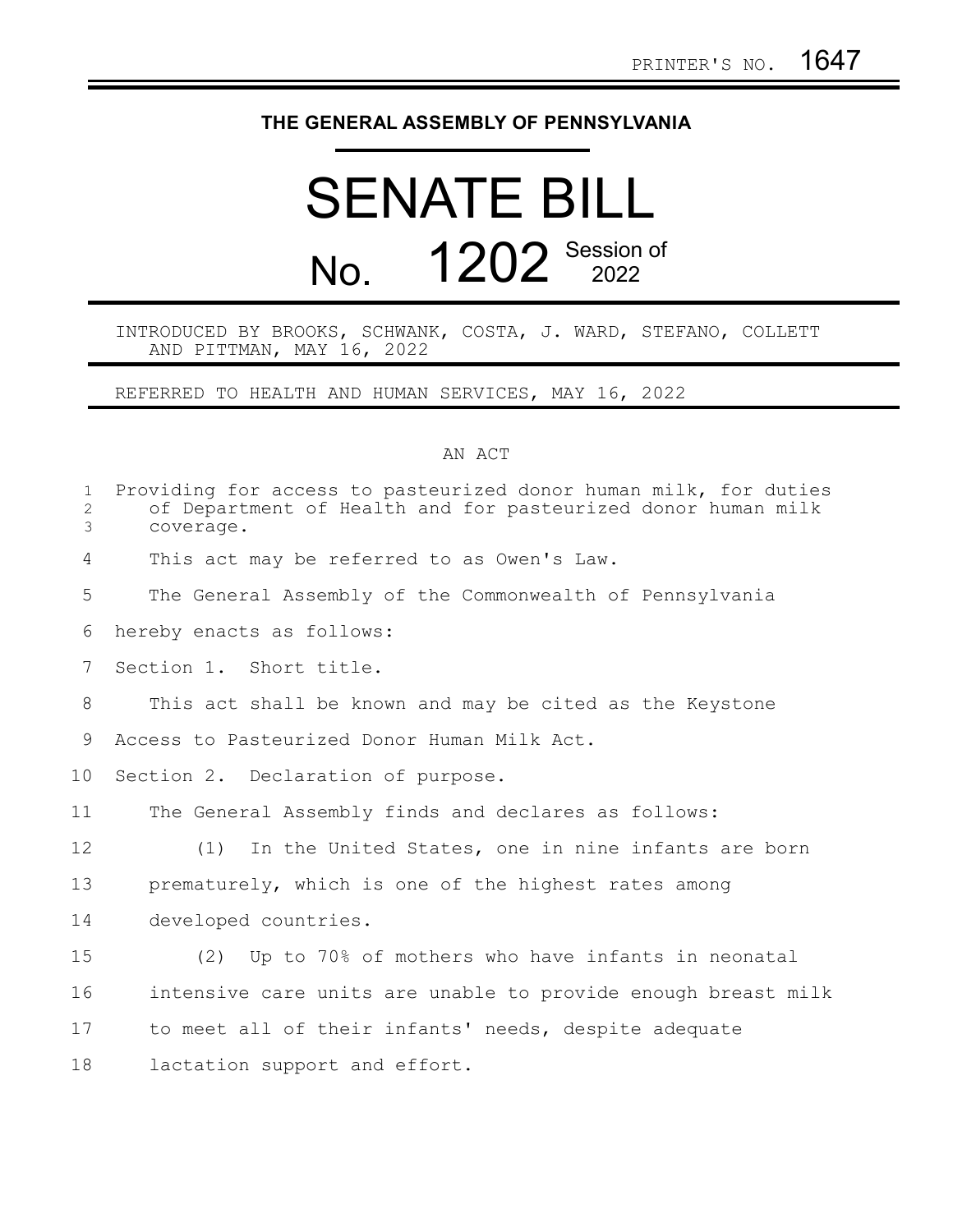(3) Donor human milk provides a lifesaving health benefit for high-risk infants as a supplement or bridge when determined to be medically necessary. 1 2 3

(4) Donor human milk is evidence-based nutritional medicine that is essential to the health of medically fragile infants in both inpatient and outpatient settings due to its anti-inflammatory and immunological components. 4 5 6 7

(5) A human milk diet for medically compromised infants provides powerful, unparalleled protection against serious health complications that can lead to longer hospital stays, multiple medical and surgical procedures, readmissions, lifelong disability or even death, while also increasing rates of exclusive maternal breastfeeding. 8 9 10 11 12 13

(6) Pasteurized donor human milk dramatically reduces the risk of necrotizing enterocolitis, which is the most prevalent gastrointestinal emergency among preterm infants. 14 15 16

(7) Necrotizing enterocolitis has a 24% mortality rate overall and surgical necrotizing enterocolitis has a 40% mortality rate. 17 18 19

(8) Necrotizing enterocolitis is a devastating complication that may result in the partial or complete destruction of the intestinal lining and may lead to shortterm and lifelong health consequences, including premature death. 20 21 22 23 24

(9) The use of pasteurized donor human milk has been shown to decrease the overall incidence of necrotizing enterocolitis by up to 80% and the rate of surgical necrotizing enterocolitis by more than 90%. 25 26 27 28

(10) A National Academy of Medicine study identified preterm birth as a leading cause of neonatal morbidity and 29 30

20220SB1202PN1647 - 2 -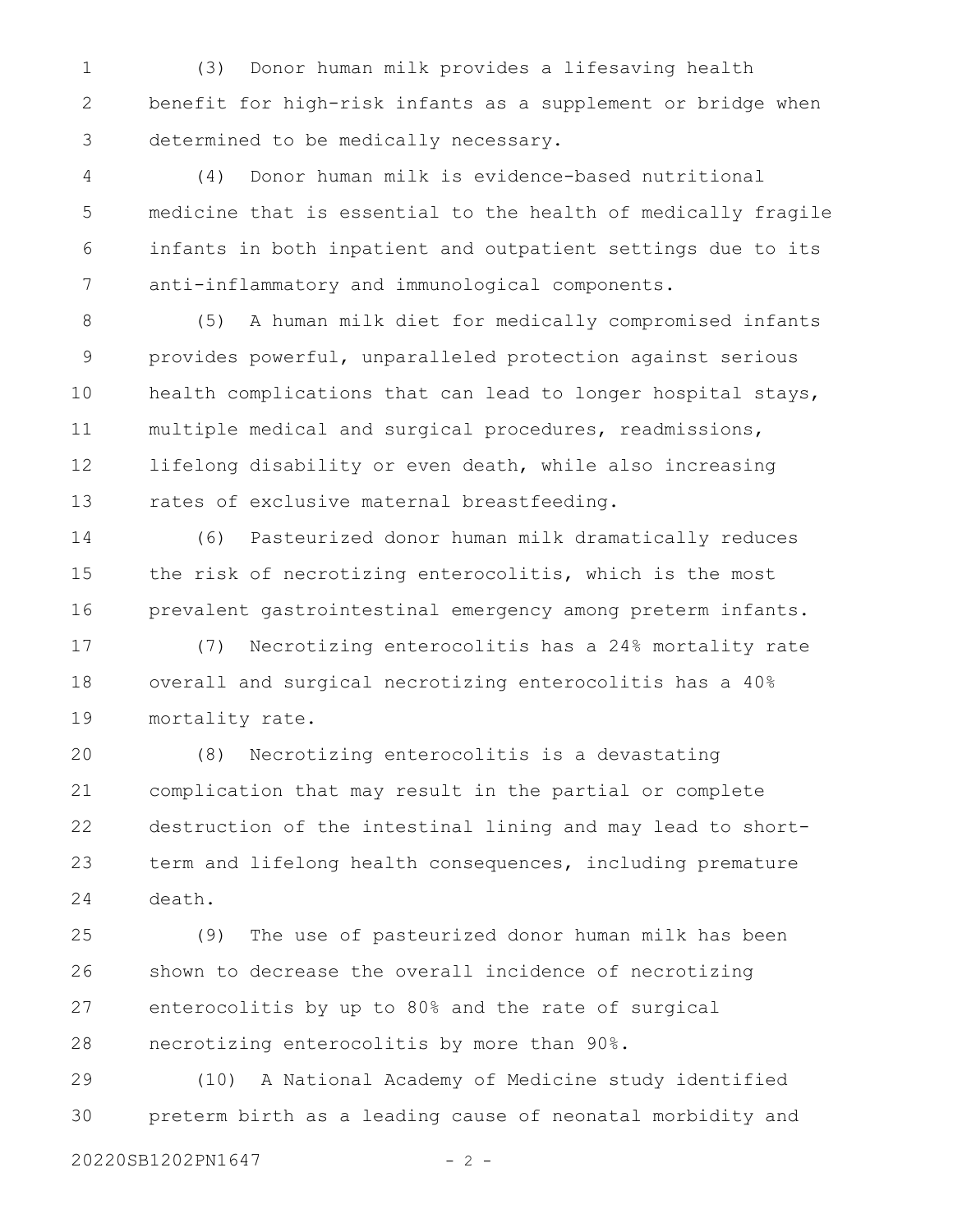disability, resulting in an annual total cost in the United States of at least \$26,000,000,000. 1 2

(11) Infants with a wide range of congenital or acquired conditions can benefit from the use of medically prescribed pasteurized donor human milk as a component of treatment when their mothers' own milk is unavailable or cannot meet all of their needs. 3 4 5 6 7

(12) Neonatal abstinence syndrome has tripled in the last 10 years, including a seven-fold increase in neonatal intensive care unit stays for drug exposed infants who suffer from feeding intolerance and many other side effects. 8 9 10 11

(13) The incidence of neonatal abstinence syndrome among infants insured by medical assistance has increased five-fold in recent years and is equivalent to diagnosing one newborn with neonatal abstinence syndrome every 25 minutes. 12 13 14 15

(14) The use of pasteurized donor human milk to meet the nutritional needs of infants with neonatal abstinence syndrome reduces their symptoms and decreases the need for additional medical intervention and treatment. 16 17 18 19

(15) Cost is the main access barrier to pasteurized donor human milk for outpatient infants, who would benefit from insurance coverage with reimbursement for donor milk, which includes its related costs for screening, testing and processing. 20 21 22 23 24

(16) The availability of and access to pasteurized donor human milk is impacted by significant, ongoing racial and economic disparities. 25 26 27

(17) Insurance coverage with reimbursement for prescribed and medically necessary pasteurized donor human milk for inpatient and outpatient infants is necessary to 28 29 30

20220SB1202PN1647 - 3 -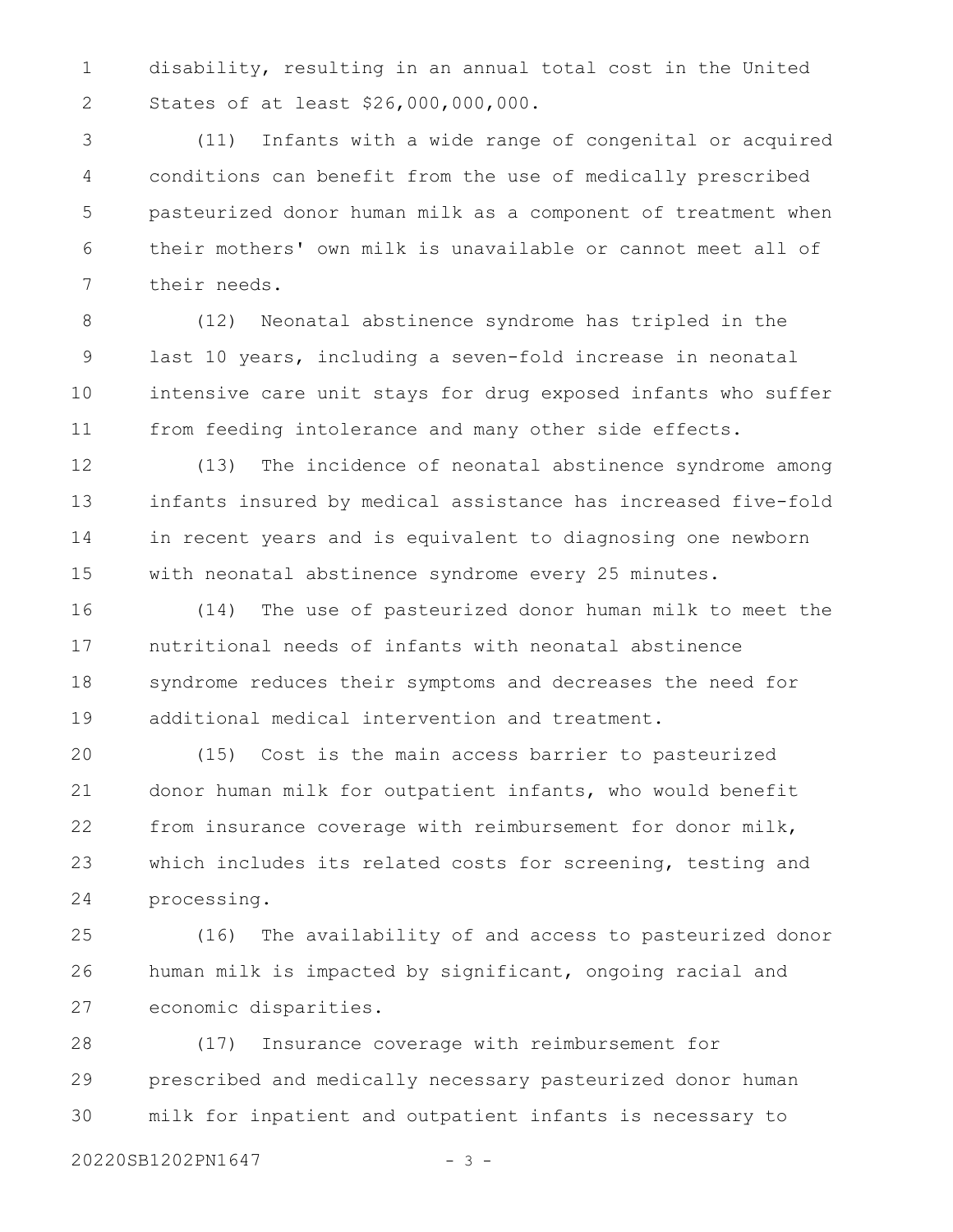improve health outcomes and reduce the costs for medical treatment in this Commonwealth. 1 2

3

(18) This act has the following purposes:

(i) Promoting the health of medically fragile infants through access to evidence-based pasteurized donor human milk when medically prescribed and necessary. 4 5 6

(ii) Substantially reducing the incidence of necrotizing enterocolitis in infants with risk factors for the disease. 7 8 9

(iii) Improving medical outcomes for infants with serious health conditions where access to donor milk will aid in their recovery. 10 11 12

(iv) Reducing the symptomology of neonatal abstinence syndrome for drug exposed infants to decrease the need for extensive medical intervention and treatment. 13 14 15 16

(v) Improving public awareness of the availability of pasteurized donor human milk and educating families about this life-saving medicine. 17 18 19

(vi) Requiring insurance coverage with reimbursement for medically necessary pasteurized donor human milk. 20 21

(vii) Improving short-term and long-term health outcomes for the smallest and most fragile residents of this Commonwealth by providing access to donor milk not only to reduce health care costs, but most importantly, to save lives. 22 23 24 25 26

Section 3. Definitions. 27

The following words and phrases when used in this act shall have the meanings given to them in this section unless the context clearly indicates otherwise: 28 29 30

20220SB1202PN1647 - 4 -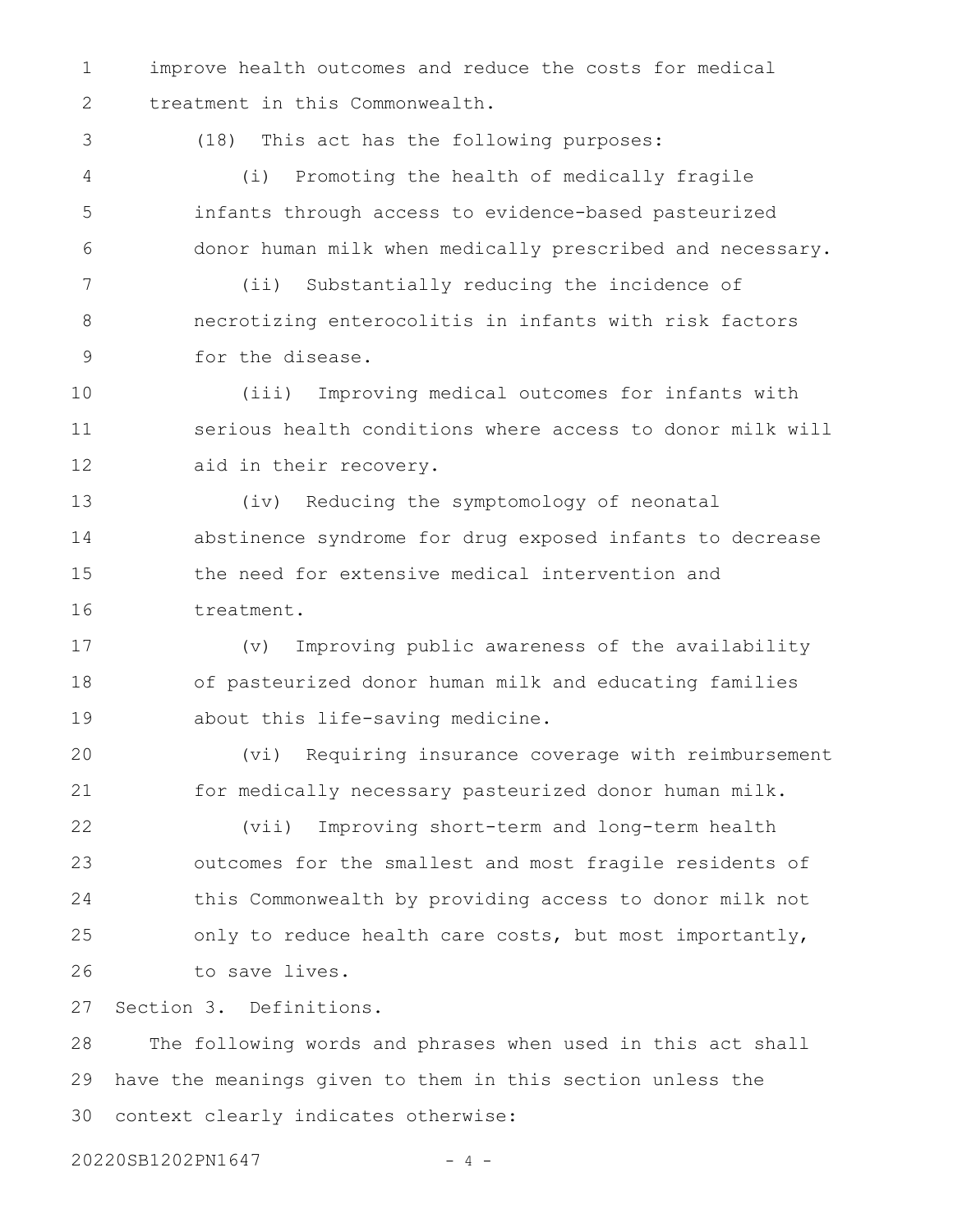"Department." The Department of Health of the Commonwealth. "Health care provider." A person, corporation, facility, institution or other entity licensed, certified or approved by the Commonwealth to provide health care or professional medical services. 1 2 3 4 5

"Inpatient infant." An infant who is younger than 12 months of age based on the infant's corrected gestational age, who is receiving care in an inpatient setting where pasteurized donor human milk has been determined to be medically necessary and who exhibits any of the following health conditions: 6 7 8 9 10

(1) An infant birth weight less than 1800 grams. 11

(2) An infant gestational age equal to or less than 34 weeks. 12 13

14

(3) Infant hypoglycemia.

(4) A high risk for development of necrotizing enterocolitis, bronchopulmonary dysplasia or retinopathy of prematurity. 15 16 17

(5) A congenital or acquired gastrointestinal condition with long-term feeding or malabsorption complications. 18 19

(6) Congenital heart disease requiring surgery in the first year of life. 20 21

(7) Has had or will have an organ or bone marrow transplant. 22 23

(8) Sepsis. 24

(9) Congenital hypotonia associated with feeding or malabsorption complications. 25 26

(10) Renal disease requiring dialysis in the first year of life. 27 28

(11) Craniofacial anomalies. 29

(12) An immunologic deficiency. 30

20220SB1202PN1647 - 5 -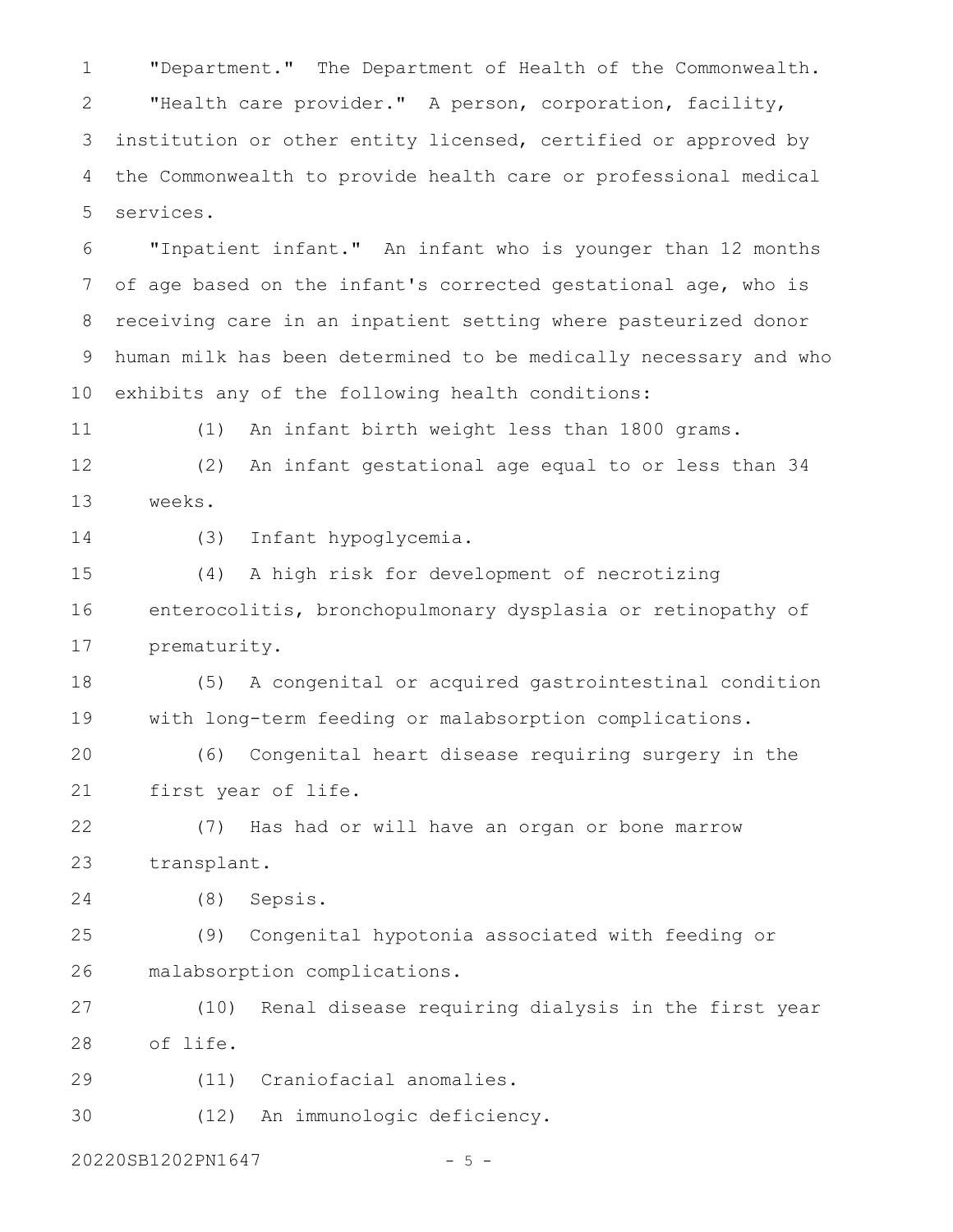1

(13) Neonatal abstinence syndrome.

(14) Any other serious congenital or acquired condition. "Licensed milk bank." A milk bank licensed in this Commonwealth under the act of February 12, 2020 (P.L.13, No.7), known as the Keystone Mother's Milk Bank Act. 2 3 4 5

"Necrotizing enterocolitis" or "NEC." A life-threatening condition that most often occurs in a premature infant, but also occurs in a term infant or near term infant, and that causes intestinal inflammation characterized by variable injury or damage to the intestinal tract resulting in the potential death of intestinal tissue. 6 7 8 9 10 11

"Neonatal abstinence syndrome" or "NAS." A withdrawal syndrome of an infant that occurs when an infant is born after exposure to drugs, including opioids in utero, and that is associated with multiple side effects, including tremors, vomiting, poor feeding, poor weight gain and high-pitched crying, which may lead to increased length of hospital stays and additional health care costs depending on severity. 12 13 14 15 16 17 18

"Outpatient infant." An infant who is younger than 12 months of age based on the infant's corrected gestational age, who is receiving care in an outpatient setting where pasteurized donor human milk has been determined to be medically necessary and who exhibits any of the following health conditions: 19 20 21 22 23

(1) A congenital or acquired gastrointestinal condition with long-term feeding or malabsorption complications. 24 25

(2) Congenital heart disease requiring surgery in the first year of life. 26 27

(3) Has had or will have an organ or bone marrow transplant. 28 29

(4) A history of sepsis. 30

20220SB1202PN1647 - 6 -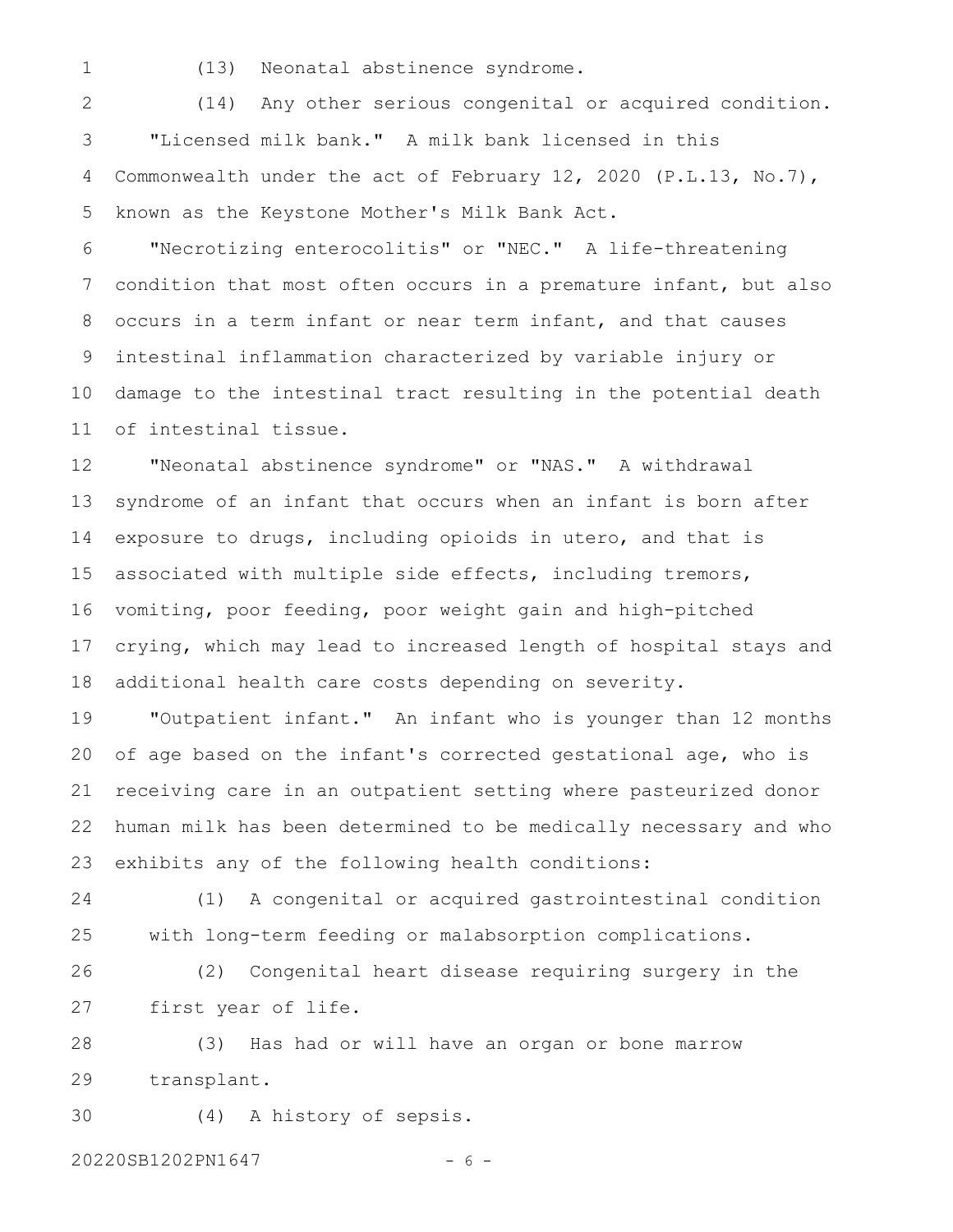(5) Congenital hypotonia associated with feeding or malabsorption complications. 1 2

(6) Renal disease requiring dialysis in the first year of life. 3 4

5

(7) Craniofacial anomalies.

6

(8) An immunologic deficiency.

(9) Any other serious congenital or acquired condition. "Pasteurized donor human milk" or "PDHM." Human milk derived from a donor as defined in section 3 of the Keystone Mother's Milk Bank Act, which is donated to a licensed milk bank for processing and distribution. 7 8 9 10 11

Section 4. Access to pasteurized donor human milk. 12

A health care provider shall ensure that an inpatient infant or outpatient infant under the health care provider's care receives medically necessary PDHM when any of the following apply: 13 14 15 16

(1) The infant's mother is medically or physically unable to produce maternal breast milk. 17 18

(2) The infant's mother is medically or physically unable to produce maternal breast milk in sufficient quantities to meet the infant's needs. 19 20 21

(3) The infant's mother's maternal breast milk is contraindicated. 22 23

Section 5. Duties of department. 24

(a) Public information campaign.--The department, in collaboration with the Department of Human Services, shall conduct a public information campaign to inform parents and health care providers of the availability of PDHM in this Commonwealth to treat inpatient infants and outpatient infants, including the availability of health insurance coverage with 25 26 27 28 29 30

20220SB1202PN1647 - 7 -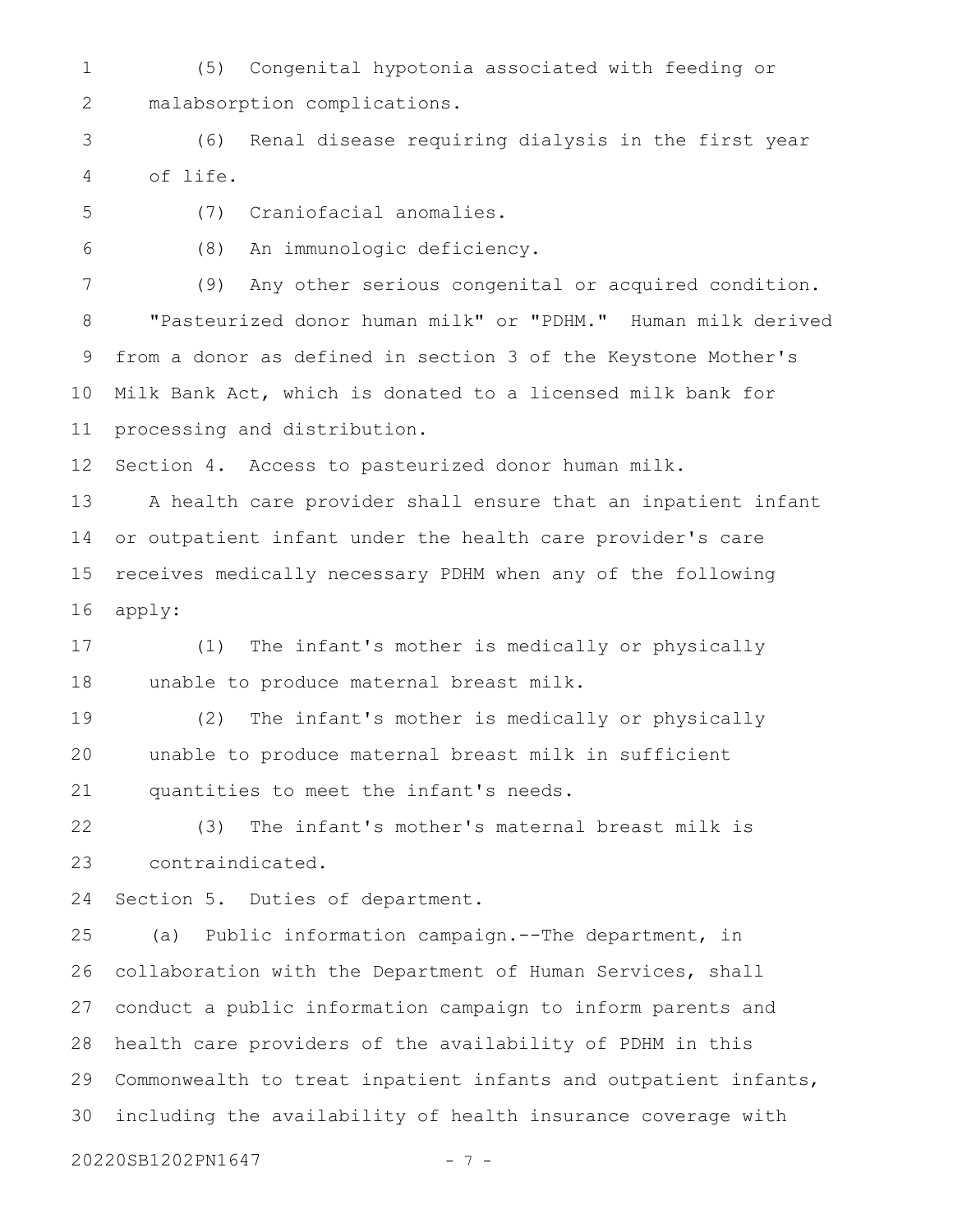reimbursement in accordance with section 6. 1

(b) Educational materials.--In conducting the public information campaign under subsection (a), the department, in collaboration with the Department of Human Services, shall develop culturally and linguistically appropriate educational materials regarding PDHM, including the availability of PDHM, the importance of the use of PDHM in medically necessary circumstances to prevent NEC and treat NAS and the requirements of this act. The department shall make the educational materials under this subsection publicly accessible at no cost and shall develop the educational materials for specific audiences, including parents, medical assistance recipients and health care providers. 2 3 4 5 6 7 8 9 10 11 12 13

Section 6. Pasteurized donor human milk coverage. 14

(a) Coverage.--A health insurance policy or government program covered under this section shall provide coverage with reimbursement for PDHM prescribed for an inpatient infant or outpatient infant when any of the following apply: 15 16 17 18

(1) The infant's mother is medically or physically unable to produce maternal breast milk. 19 20

(2) The infant's mother is medically or physically unable to produce maternal breast milk in sufficient quantities to meet the infant's needs. 21 22 23

(3) The infant's mother's maternal breast milk is contraindicated. 24 25

(b) Copayments, deductibles and coinsurance.--The coverage with reimbursement provided under this section shall be subject to copayment, deductible and coinsurance provisions and any other general exclusions or limitations of a health insurance policy or government program to the same extent as other medical 26 27 28 29 30

20220SB1202PN1647 - 8 -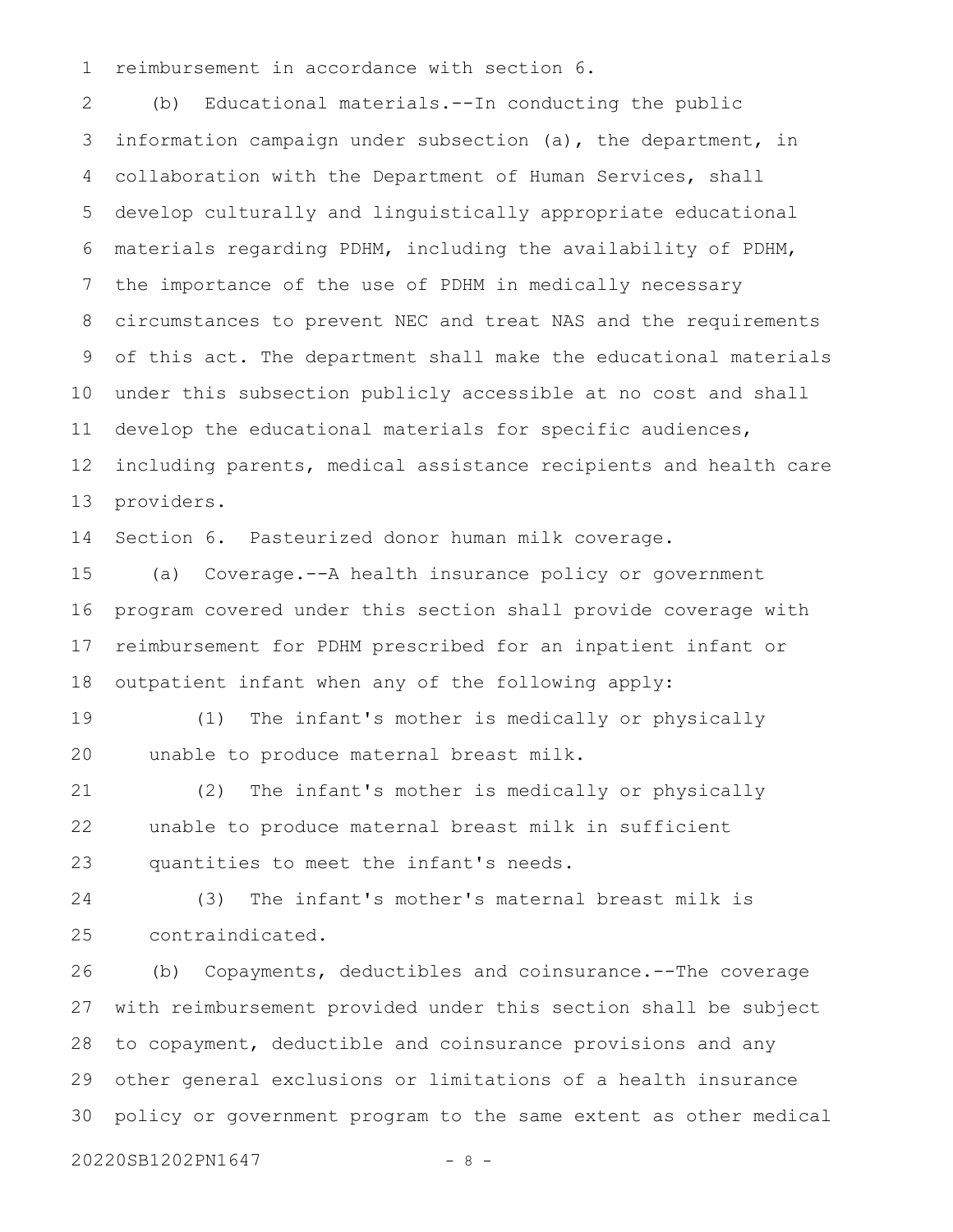services covered by the policy or program are subject to these provisions. 1 2

(c) Reimbursement.--A health insurance policy or government program covered under this section shall provide reimbursement for PDHM separately from the health care provider payment for inpatient services. 3 4 5 6

(d) Construction.--Nothing in this section shall be construed to limit benefits otherwise available to an individual under a health insurance policy or government program. 7 8 9

(e) Applicability.-- 10

(1) This section shall apply to any individual or group health insurance policy, contract or plan that provides medical or health care coverage on an expense-incurred service or prepaid basis, that is offered, issued or renewed in this Commonwealth on or after the effective date of this section and that is offered by or governed under any of the following: 11 12 13 14 15 16 17

(i) The act of May 17, 1921 (P.L.682, No.284), known as The Insurance Company Law of 1921. 18 19

(ii) Subdivision (f) of Article IV of the act of June 13, 1967 (P.L.31, No.21), known as the Human Services Code. 20 21 22

(iii) The act of December 29, 1972 (P.L.1701, No.364), known as the Health Maintenance Organization Act. 23 24 25

(iv) The act of May 18, 1976 (P.L.123, No.54), known as the Individual Accident and Sickness Insurance Minimum Standards Act. 26 27 28

(v) A nonprofit corporation subject to 40 Pa.C.S. Ch. 61 (relating to hospital plan corporations) or 63 29 30

20220SB1202PN1647 - 9 -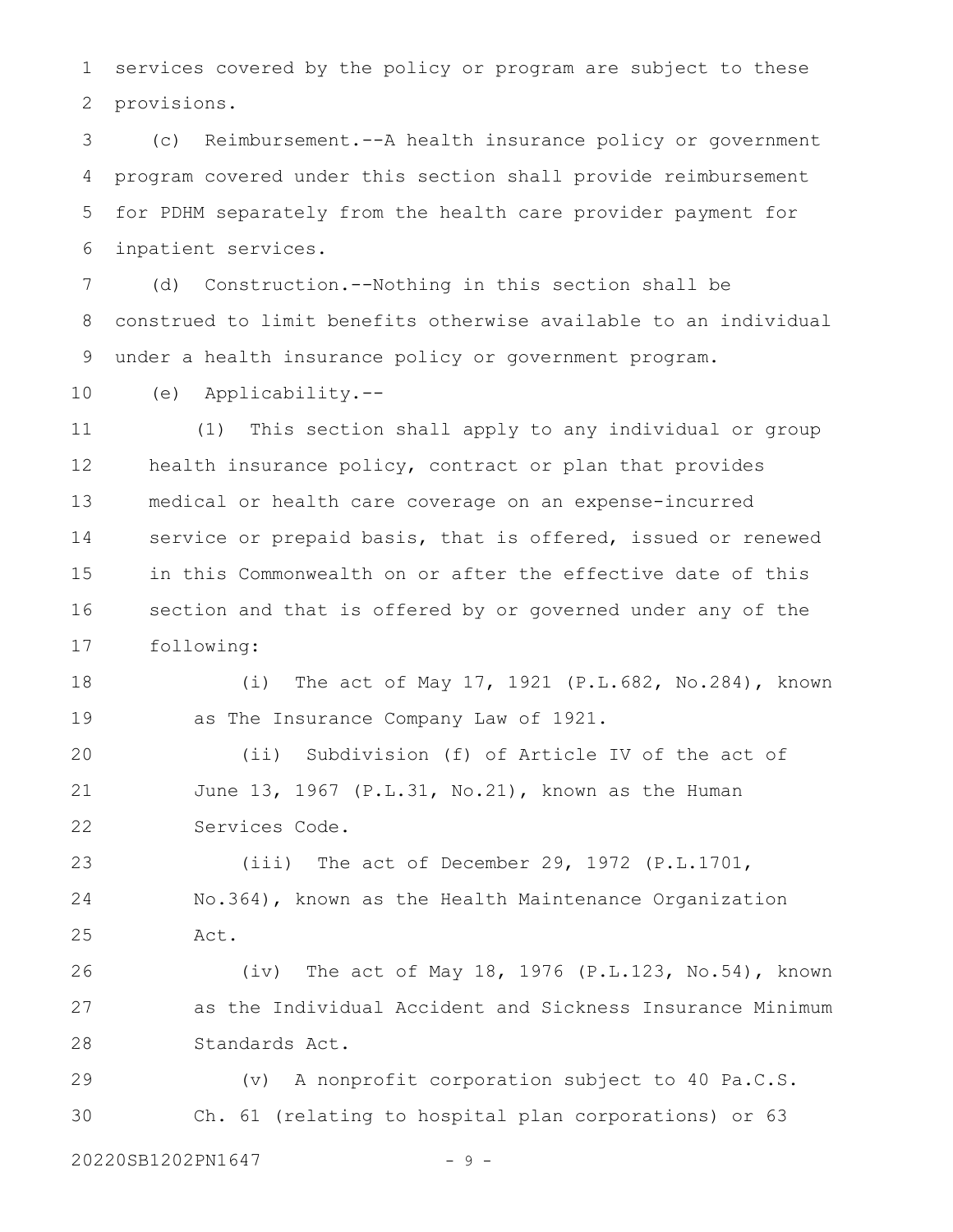- (relating to professional health services plan corporations). 1 2
- (2) This section shall not apply to any of the following policies: 4 3

| 5           | An accident only policy.<br>(i)                                    |
|-------------|--------------------------------------------------------------------|
| 6           | A credit only policy.<br>(iii)                                     |
| 7           | (iii) A long-term care or disability income policy.                |
| 8           | (iv) A specified disease policy.                                   |
| $\mathsf 9$ | A Medicare supplement policy.<br>$(\triangledown)$                 |
| 10          | (vi)<br>A Civilian Health and Medical Program of the               |
| 11          | Uniformed Services (CHAMPUS) supplement policy.                    |
| 12          | (vii) A fixed indemnity policy.                                    |
| 13          | (viii) A dental only policy.                                       |
| 14          | (ix) A vision only policy.                                         |
| 15          | (x) A workers' compensation policy.                                |
| 16          | (xi) An automobile medical payment policy.                         |
| 17          | (xii) A hospital indemnity policy.                                 |
| 18          | (xiii) Another similar policy providing for limited                |
| 19          | benefits.                                                          |
| 20          | Section 7. Applicability of policies.                              |
| 21          | For a health insurance policy for which a form or rate is          |
| 22          | required to be filed with the Insurance Department or the          |
| 23          | Federal Government, section 6 shall apply to a policy for which    |
|             | 24 a form or rate is first filed on or after the effective date of |
| 25          | this section. For a health insurance policy for which a form or    |
| 26          | rate is not required to be filed with the Insurance Department     |
| 27          | or the Federal Government, section 6 shall apply to a policy       |
| 28          | issued or renewed on or after 90 days after the effective date     |
| 29          | of this section.                                                   |
| 30          | Section 8. Effective date.                                         |
|             |                                                                    |

20220SB1202PN1647 - 10 -